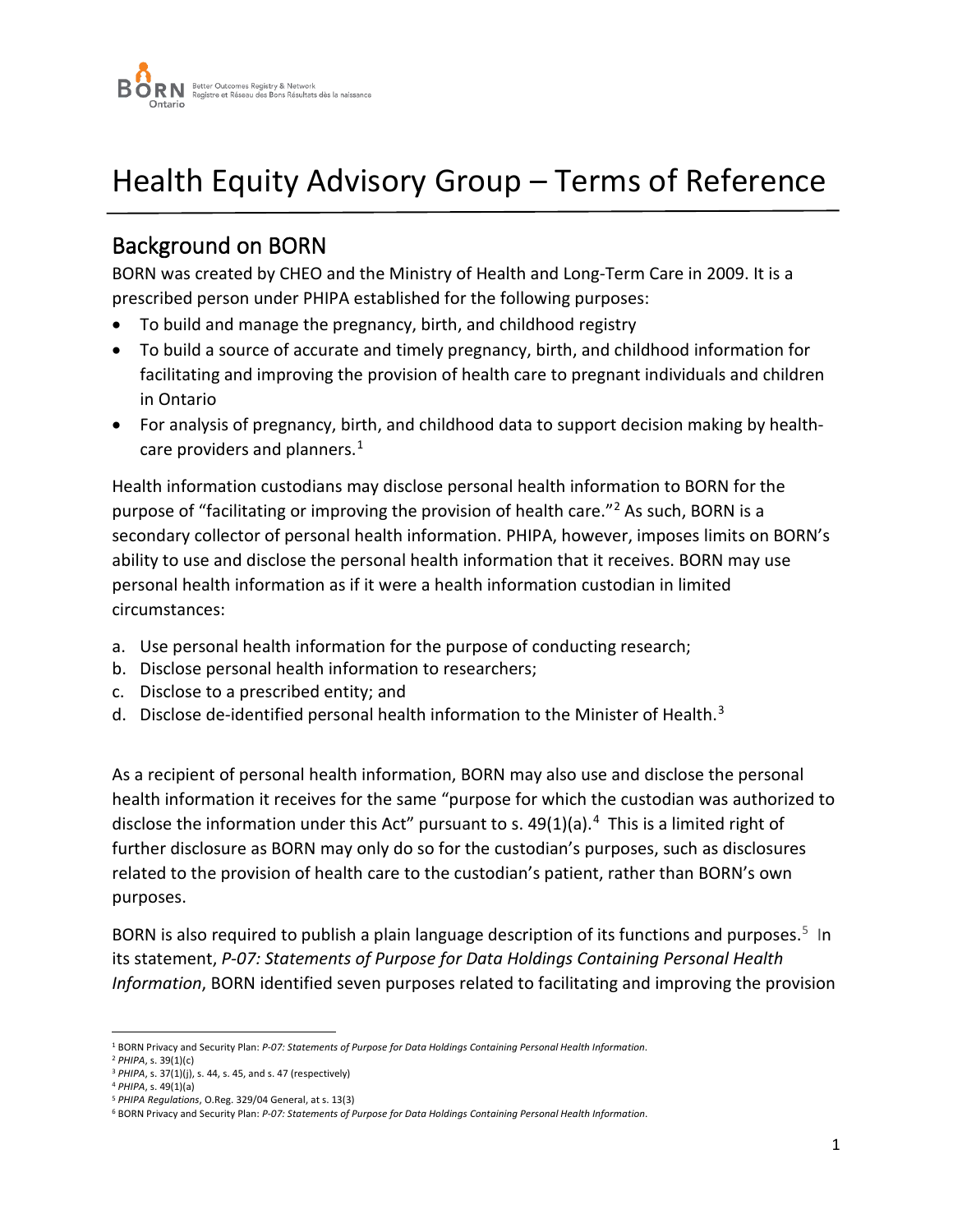

of health care.<sup>[6](#page-1-0)</sup> The statements of purpose may be amended and are not intended to be an exhaustive list of the purposes for which BORN uses and discloses personal health information.

## BORN's Seven Purposes:

- 1. Identify individuals or settings where appropriate care has not been received and facilitate access to care and treatment for pregnant and birthing individuals, infants, and children.
- 2. Facilitate continuous improvement of health-care delivery tools to minimize adverse outcomes.
- 3. Determine where pregnancy, birth, and/or newborn outcomes are clinically or statistically discrepant with accepted norms and raise alerts where necessary.
- 4. Enable health-care providers to improve care by providing information & tools to compare their outcomes and performance with peers and/or benchmarks.
- 5. Identify areas where best practice evidence needs implementation (knowledge translation strategies) to improve the quality and efficiency of care for pregnant and birthing individuals, and children.
- 6. Create reports that can be used to provide the Ministry of Health, Local Health Integration Networks and Public Heath Units with comprehensive and timely information for pregnant and birthing individuals, infants, and children.
- 7. Facilitate the provision of health care to a pregnant individual and/or child through the prepopulation of personal health information n used by or between health information custodians within the circle of care of a pregnancy and/or resulting delivery (including postpartum care and newborn care).

## Health Equity Advisory Group

BORN's mandate is to facilitate and improve care for pregnant and birthing individuals, children, and families. The Health Equity Advisory Group (HEAG) provides guidance, recommendations, and support to BORN with a lens on equity.

A health equity approach recognizes that health is not distributed equally. Addressing health inequities starts with data.

The collection and use of race-based data is important in order to enable BORN to meet its mandate to facilitate or improve the provision of health care for all individuals. This may also include other social factors that may impact health such as age, language, ethnicity, immigration status, disability, socio-economic status, sexual orientation, gender, religion, education, food insecurity and others.

<span id="page-1-0"></span>BORN's approach should be a responsible and ethical one, where we will measure, monitor and report on health inequities with careful consideration of the systems that enable inequities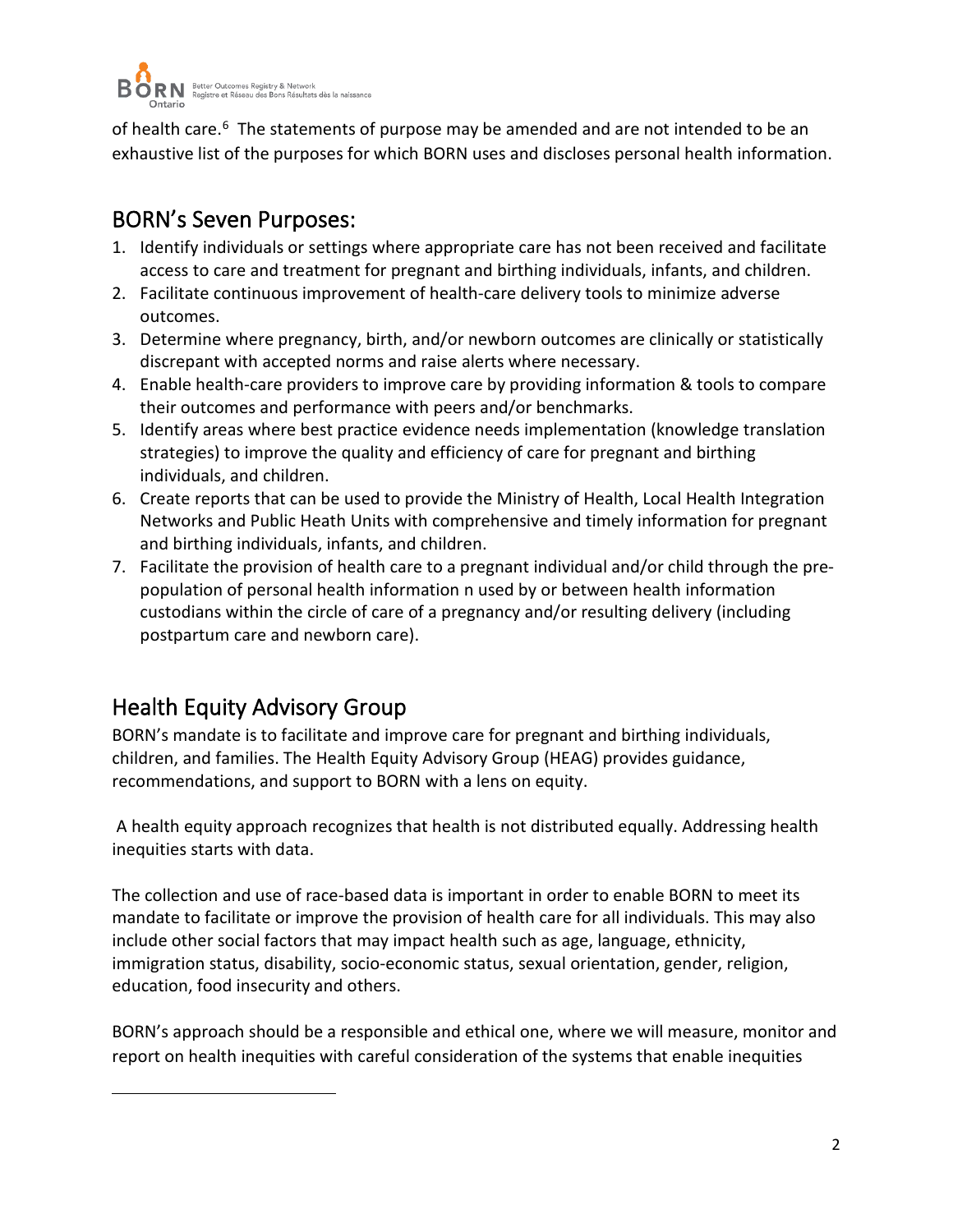

rather than focus on individual identities. As an example, race is not a barrier to optimal health, but systemic racism can be.

Overall, neither Anti-Racism Act (ARA), its regulations, nor the ARA Data Standards will be directly applicable to BORN and its programs. However, BORN will be mindful of the principles outlined in the ARA Data Standards, and the ARA to the extent that they identify the appropriate questions to include or use when collecting race-based personal information.

Indigenous data will have other considerations, for example but not limited to OCAP principles.

### **Objectives**

The HEAG has the following two objectives:

- 1. Review the collection of race-based data and other social determinants of health data in the BORN Information System (BIS) and provide guidance on appropriate collection, use, storage and governance of race-based data and other social determinants of health data to facilitate and improve care.
- 2. Provide recommendations to leadership on how BORN can align or implement equityguiding and anti-racism principles to all work and operations.

### Composition

#### External Advisory Group: The Voices that will Shape our Plan

BORN will seek out expertise from those with lived experiences and for whom the data collected affects. It is crucial that the voices of those who are impacted are centred in all the decisions, to ensure efforts reflect what is meaningful to individuals facing inequities.

Equity-seeking groups are communities that face significant collective challenges in participating in society. This marginalization can be created by attitudinal, historic, social, institutional, and environmental barriers based on age, ethnicity, disability, economic status, immigration status, race, sexual orientation, gender, religion, etc.

Given that it is vital that this be a space where the goal is to create an environment where members can discuss freely, safely, and respectfully engage with each other, members of the *External HEAG* will ideally identify as belonging to at least one equity-seeking group.

Ideally, this advisory group will be composed of approximately 15 members plus a BORN chairperson. The number of members is not such a concern rather than diversity of experiences and representation, from the following areas: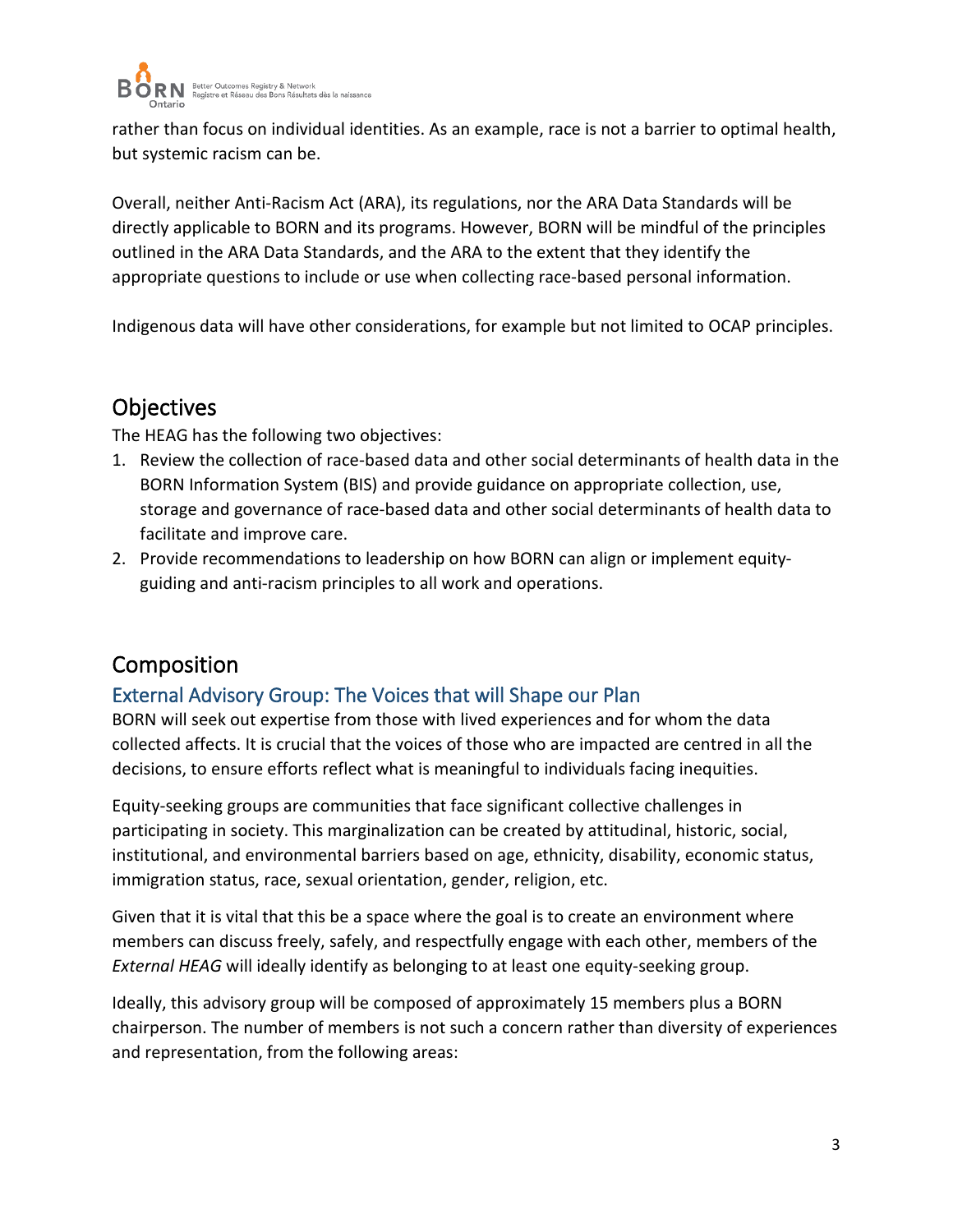

- 1. Pregnant and birthing individuals
- 2. HICs (Hospitals, MPGs, Birth Centre and other organizations)
- 3. Prenatal Screening
- 4. Obstetrics
- 5. Midwifery
- 6. Family Physician
- 7. Neonatal
- 8. Indigenous Health
- 9. Nursing
- 10. Community organizations that serve equity-seeking groups
- 11. Researcher/Epidemiology
- 12. Public Health
- 13. MNOC representative

#### *Ex officio*

- 14. CIHI representative
- 15. PCMCH representative
- 16. Ontario Health representative

#### Internal Advisory Group (BORN Members): Moving the Work Forward

A small group of BORN staff will be selected, who will represent various domains across our organization. The internal HEAG group will be responsible for moving the work forward within BORN and ensuring that the opinions and expertise of our External HEAG are championed.

Ideally, this group will be composed of about 10 members, plus a chairperson, and have representation from:

- 1. CCS
- 2. DART
- 3. Data Quality
- 4. Indigenous Wellness
- 5. PPET
- 6. Privacy
- 7. PSO
- 8. Tech/Reporting
- 9. Leadership
- 10. Management/Executive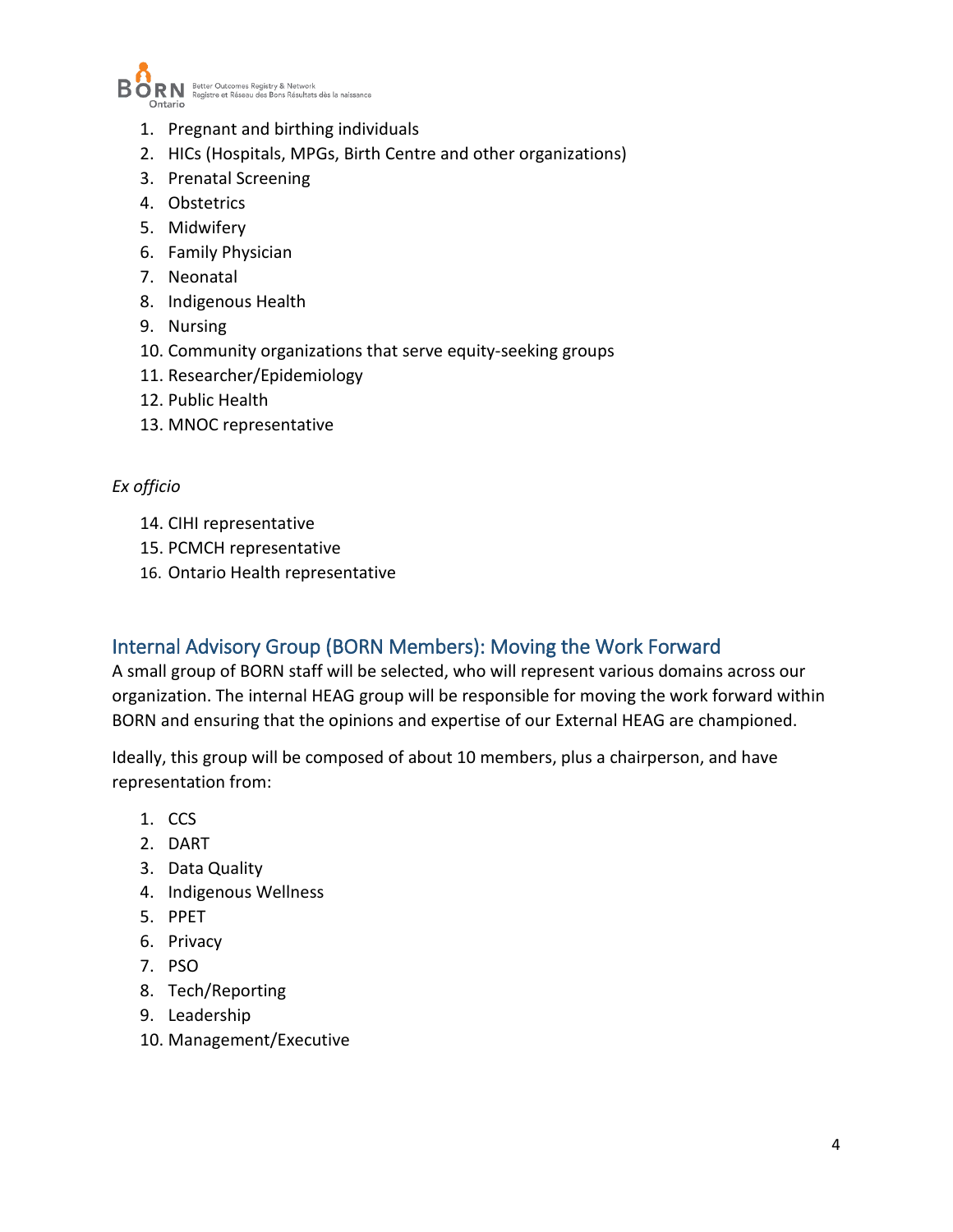

The BORN chairperson of both committees should be the same individual. Since the BORN chairperson will facilitate and attend the meetings of the external group, they must also identify as a member of at least one equity-seeking group if they are to attend the External HEAG. The role of the BORN staff member(s) present at the External Group is to provide resources to the committee and to relay discussion points back to the Internal HEAG members.

### **Selection**

#### External Advisory Group: The Voices that will Shape our Plan

A call for members will be circulated. Interested members will be asked to submit a statement of interest. An internal advisory group will select committee members who will best fulfill its purpose and responsibilities. Management will review and submit to Executive for final approval.

Once the inaugural External HEAG is formed, Executive will solicit advice from the Committee regarding new members who apply to join.

Given that it is vital that this be a space where the goal is to create an environment where members can discuss freely, safely, and respectfully engage with each other, members of the External HEAG will ideally identify as belonging to at least one equity-seeking group.

#### Internal Advisory Group (BORN Members): Moving the Work Forward

A call for members will be circulated to all staff and interested members will be asked to submit a statement of interest. An internal advisory group will select committee members who will best fulfill its purpose and responsibilities. Management will approve and submit to Executive as an informational item.

## Terms of Membership

All members are expected to participate in at least 3 meetings per year of 2 hours each and participate in projects between meetings. All members are to inform the chair if they will miss a meeting. Members are asked to participate for a term of one year, renewable a maximum of 3 times.

### **Meetings**

The External and Internal HEAG will generally meet via teleconference. Meetings will be scheduled as required, and in the initial phases it is anticipated that either group may meet more frequently.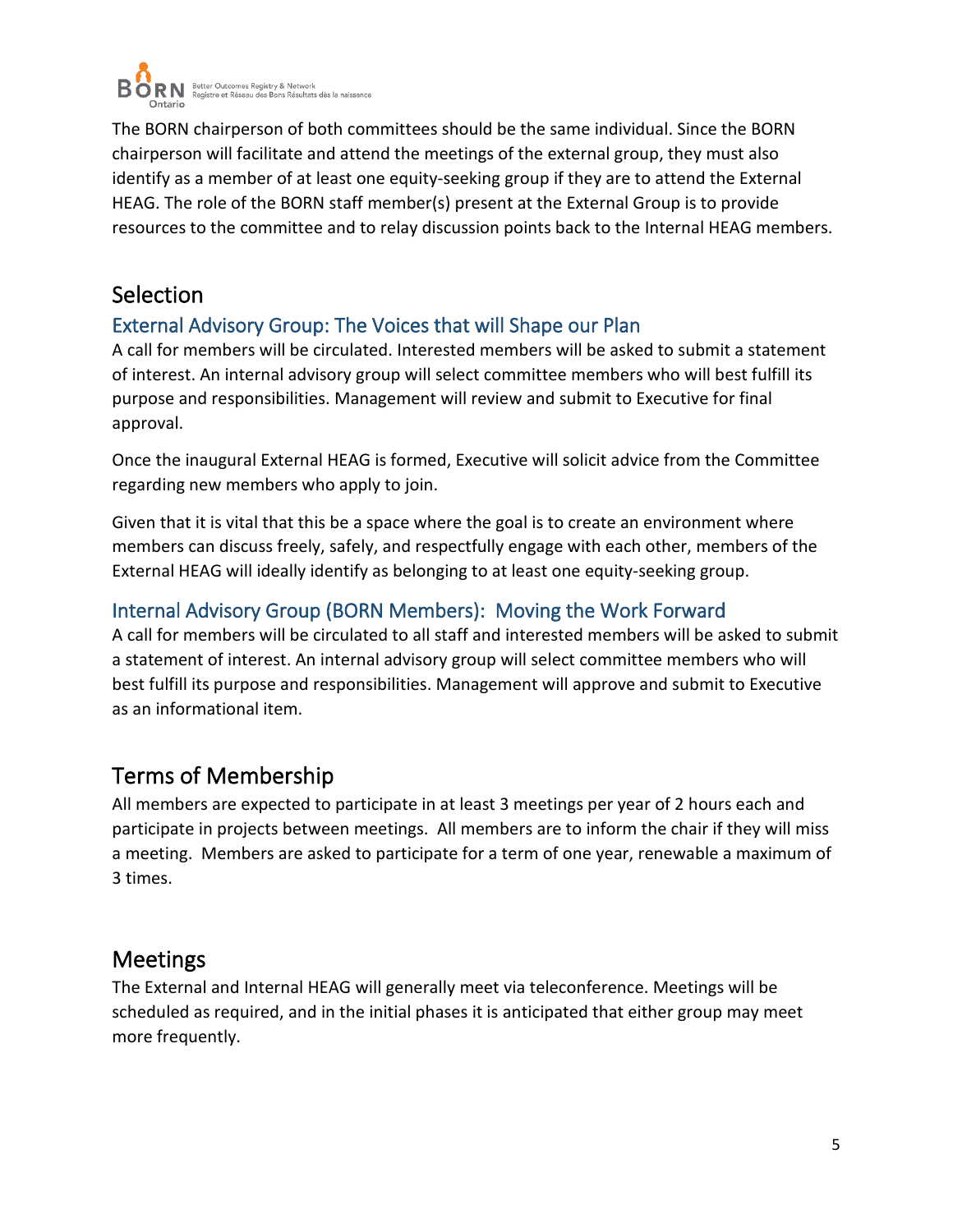

## Responsibilities and Tasks

### External HEAG: The Voices that will Shape our Plan

- Recommend which health equity data variables will be collected
- Develop an implementation strategy including educational tools and guiding documents with partner organizations who submit data to BORN (e.g., hospitals, MPGs, birth centres and other organizations)
- Develop a Data Governance plan to prevent misuse and misinterpretation of the data. e.g., policies directed at how those determinations are made
- To recommend and advise on data use and analysis, ensuring that the context and interpretation of data on equity-seeking groups is carefully presented
- Ensure alignment with and consideration for Indigenous specific data in collection, storage, disclosure and use of the data
- Other tasks, as needed

### Internal HEAG (BORN Members): Moving the Work Forward

- Staff members of the Internal HEAG should be responsible to promote equity, diversity, and inclusion in compliance with all applicable laws and CHEO's policies.
- Devise a meaningful, humanistic, statement that shows BORN's commitment to health equity and responsibility for guarding this information. It should also include actions taken, or to be taken, to support the statement.
- Submit a proposal to the Data Holdings Committee data elements to be edited, removed, added, with the evidence and rationale (for any new data elements requested for collection).
- Align with CHEO's efforts to address equity and diversity.
- Consider or make any proposals to amend to the Privacy & Security Management Plan to improve alignment with social determinants of health data collection/use. For example, our policies for data collection might be revised to expressly consider a factor directed at whether the collection will improve health equity.
- Provide recommendations on the use and sharing and reporting of such data, including any recommendation on how perinatal health disparities can be known in Ontario.
- Other tasks, as needed

### Accountability

Recommendations on all matters relating to the first objective of this group should be reported to BORN's Data Holdings Committee (DHC). Recommendations on all matters relating to the second objective of this group should be reported to Executive.

The External HEAG will meet and will advise the Internal HEAG. Advice and recommendations proposed by the HEAG will be based on the lived experiences and expertise of these groups and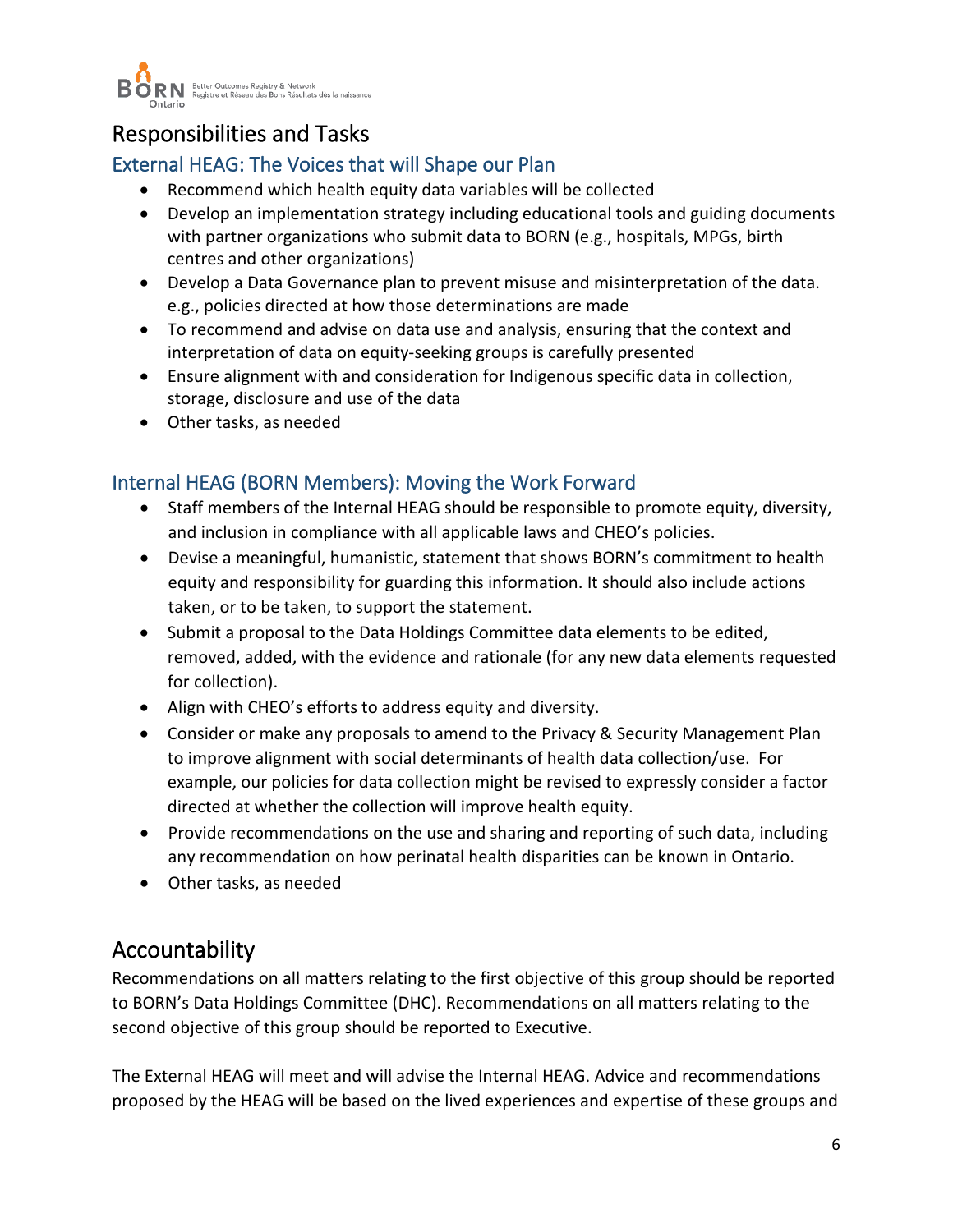

given the barriers that equity-seeking groups face, it is very important that these recommendations remain as undiluted as possible. The Internal HEAG will have a critical role in describing the External HEAG's message to the DHC.

### Decision Making

Decision making by the HEAG will be by consensus. If a vote is necessary, the outcome will be determined by a simple majority of Working Group members in attendance. A majority of the voting members of the HEAG (50% plus one) shall constitute a quorum.

## Self-Reflection

Members will be encouraged to sign a commitment to self-reflection work. Training to support anti-oppression, diversity, equity, and inclusion will be made available to members of all committees, work groups and task forces as required.

## Confidentiality

Every member will respect the confidentiality of matters brought before the working group. Personal information shared in the group that may or may not be public knowledge like gender or invisible disabilities are considered confidential and not to be disclosed or shared with nongroup members. Meeting materials, including slides, are all to be considered confidential and may not be used outside group work and may not be disclosed or shared with non-group members. If such material is no longer confidential and may be circulated externally, the group will be notified by the chair.

## Compensation

Service as a group member is voluntary. Meetings will be held virtually but may on occasion be held in person. With the pre-approval of the executive director, members will be reimbursed for expenses incurred to attend meetings to the extent permitted under the CHEO Travel Reimbursement Policy and Procedure.

## Amendments

These Terms of Reference will be reviewed annually or as necessary.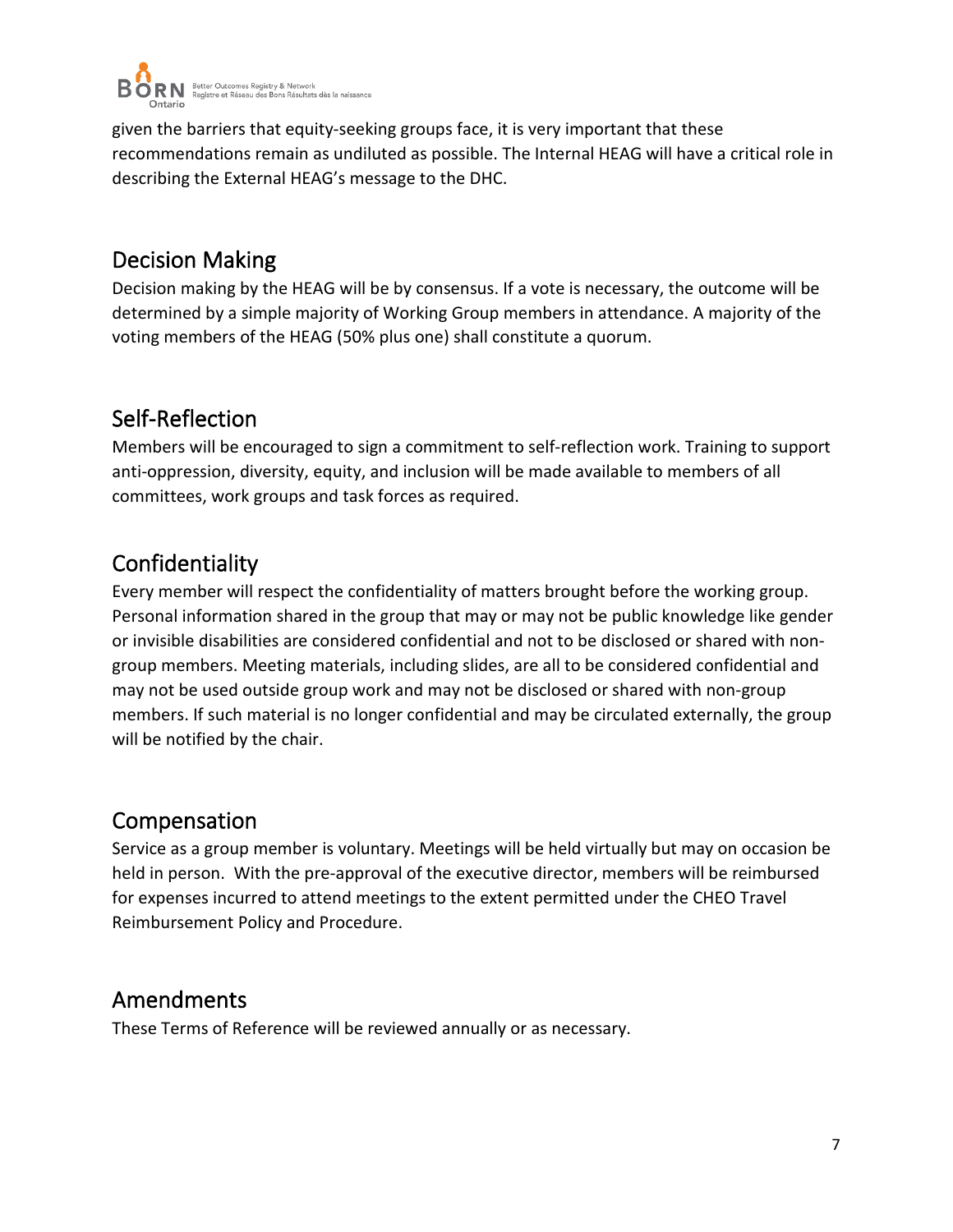

## APPENDIX A: Self-Reflection Statement

## Commitment to Self-Reflection

As a member of the Health Equity Advisory Group (HEAG) with Better Outcomes Registry & Network (BORN Ontario) you may be working with many individuals who face significant collective challenges in participating in society. This marginalization can be created by attitudinal, historic, social, institutional, and environmental barriers based on age, ethnicity, disability, economic status, immigration status, race, sexual orientation, gender, religion, etc.

It is an enormous privilege to listen to experiences and to collect data on individuals who may be impacted by systemic oppressions, but we must ensure that we are attune to and aware of the systems that enable inequities. When individuals are aware of their own individual biases, and concerned about the consequences of their biases, it is then that we can work towards negating them to achieve equitable outcomes for all.

Self-reflection not only helps you recognize your privilege (your "social capital") but it also can help you design more inclusive spaces because it helps you remember whose identit(ies) you are centering. Self-reflection helps you discover values, beliefs, myths, and stereotypes that you may hold.

We ask that each member commit to their own personal self-reflection. Please sign below to indicate you agree with the value of this process.

\_\_\_\_\_\_\_\_\_\_\_\_\_\_\_\_\_\_\_\_\_\_\_\_\_\_\_\_ \_\_\_\_\_\_\_\_\_\_\_\_\_\_\_\_\_\_\_\_\_\_\_\_\_\_\_\_

Committee Member Signature **Date** Date